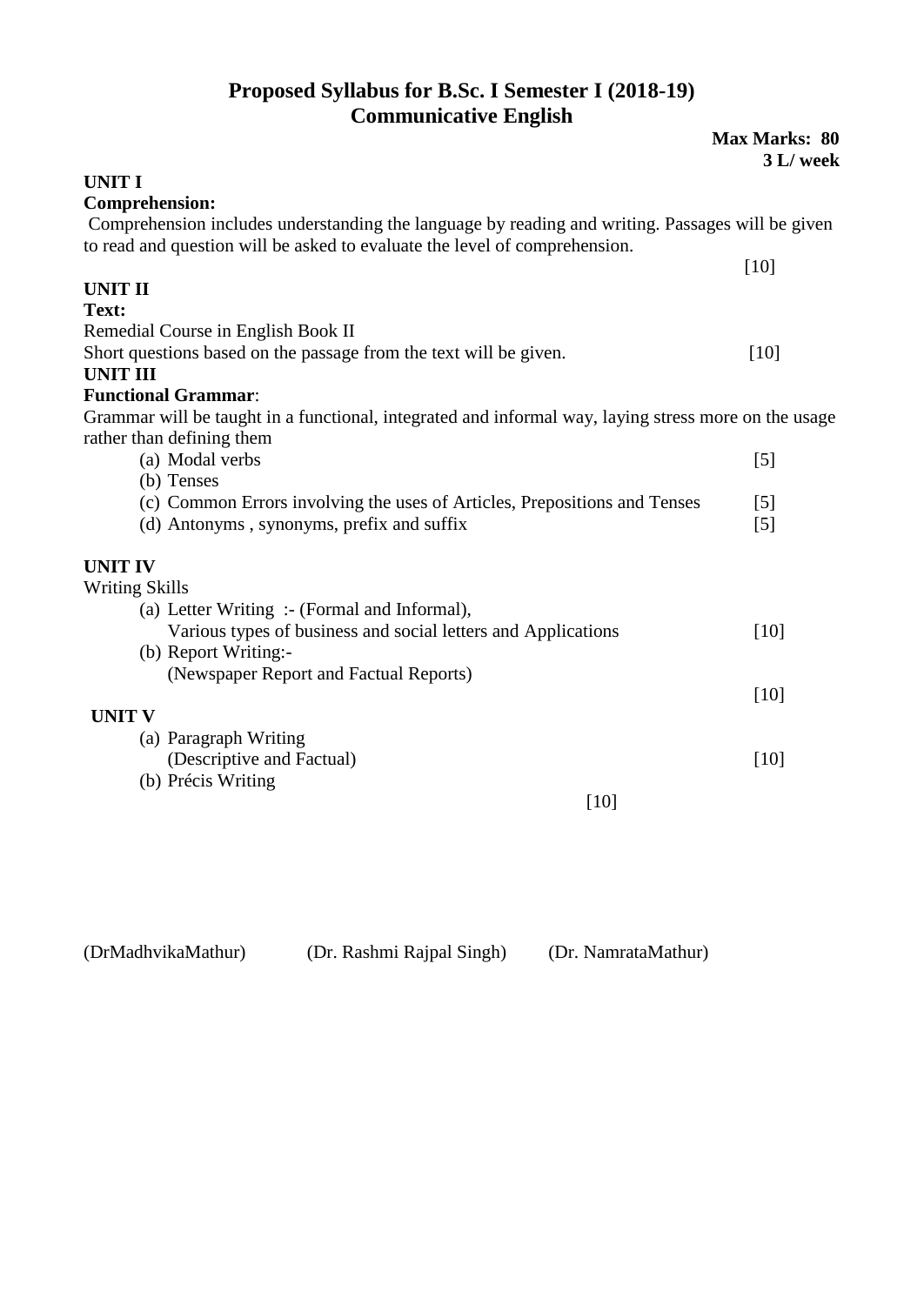### **Proposed Syllabus for B.Sc. I Semester II (2018-19) Communicative English**

|                 |                                                                          | <b>Max Marks: 80</b><br>3 L/ week |
|-----------------|--------------------------------------------------------------------------|-----------------------------------|
| <b>UNIT I</b>   |                                                                          |                                   |
| 1.              | <b>Unseen Passage for Analysis</b>                                       |                                   |
|                 | (Question answer, vocabulary, sentence formation, synonyms and antonyms) | $[20]$                            |
| <b>UNIT II</b>  |                                                                          |                                   |
| Grammar:        |                                                                          |                                   |
| 1.              | <b>Reported Speech</b>                                                   | [5]                               |
| 2.              | <b>Active and Passive Voice</b>                                          | $[5]$                             |
| 3.              | <b>Subject Verb Concord</b>                                              | [5]                               |
| 4.              | Non finite verbs: Gerunds, Infinitives, Participles                      | [5]                               |
| <b>UNIT III</b> |                                                                          |                                   |
| 1.              | Idioms                                                                   | [5]                               |
| 2.              | <b>Phrasal Verbs</b>                                                     | $[5]$                             |
| 3.              | One Word Substitution                                                    | $\lceil 5 \rceil$                 |
| <b>UNIT IV</b>  |                                                                          |                                   |
|                 | <b>Writing Skills</b>                                                    |                                   |
|                 | <b>Short Composition</b>                                                 | $[10]$                            |
|                 | Various types of Business letters                                        |                                   |
| <b>UNIT V</b>   |                                                                          |                                   |
|                 | Job application and Resume writing                                       | $[15]$                            |

| (DrMadhvikaMathur) | (Dr.RashmiRajpalSingh) | (Dr.NamrataMathur) |
|--------------------|------------------------|--------------------|
|--------------------|------------------------|--------------------|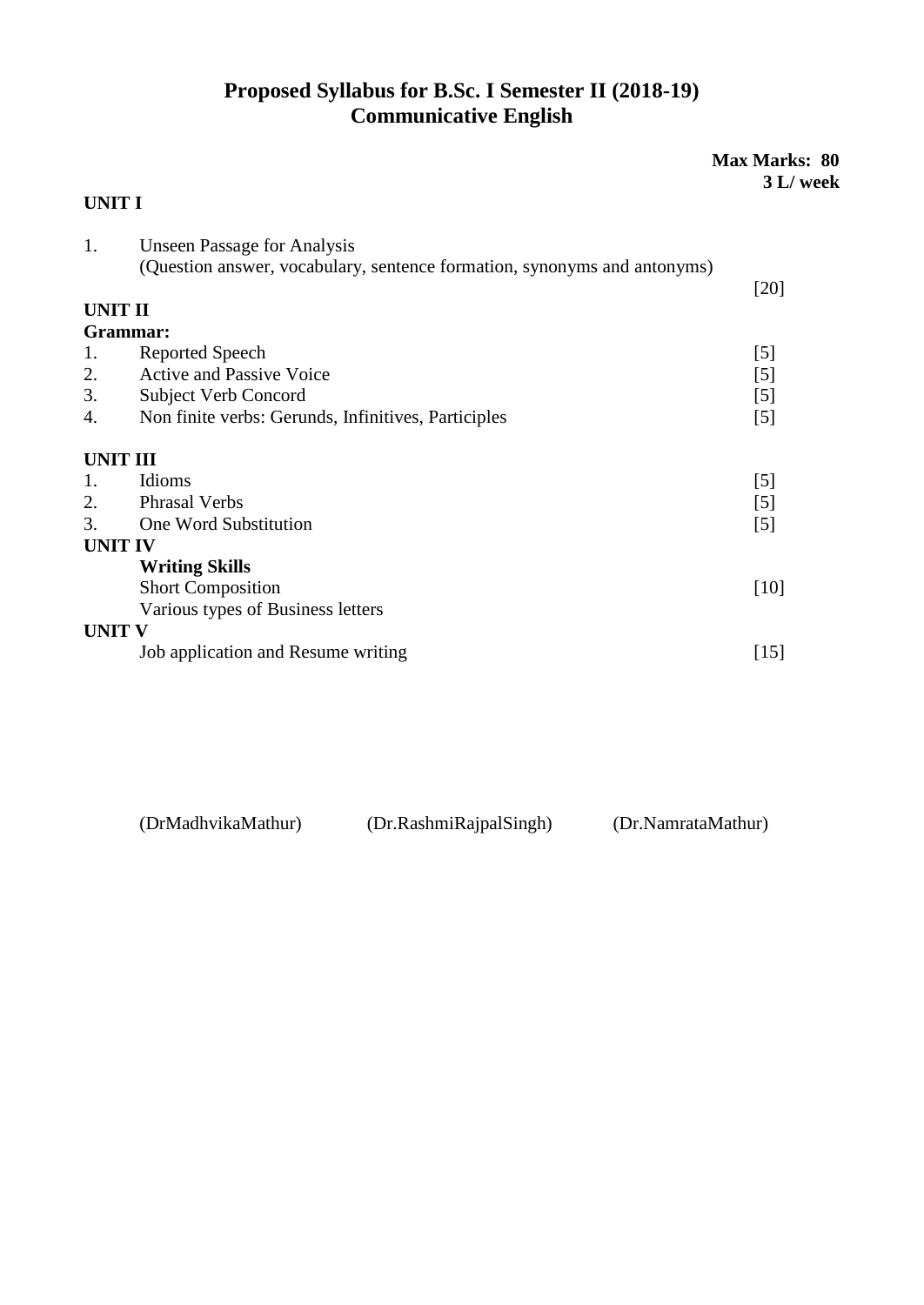### **Proposed Syllabus for B.Com. I Semester I (2018-19) Communicative English**

| Communicative English                                                                                |                                   |
|------------------------------------------------------------------------------------------------------|-----------------------------------|
|                                                                                                      | <b>Max Marks: 80</b><br>3 L/ week |
| <b>UNIT I</b>                                                                                        |                                   |
| <b>Comprehension:</b>                                                                                |                                   |
| Comprehension includes understanding the language by reading and writing. Passages will be given     |                                   |
| to read and question will be asked to evaluate the level of comprehension.                           | [10]                              |
| <b>UNIT II</b>                                                                                       |                                   |
| Text:                                                                                                |                                   |
| Remedial Course in English Book II                                                                   |                                   |
| Short questions based on the passage from the text will be given.                                    | $[10]$                            |
| <b>UNIT III</b><br><b>Functional Grammar:</b>                                                        |                                   |
| Grammar will be taught in a functional, integrated and informal way, laying stress more on the usage |                                   |
| rather than defining them                                                                            |                                   |
| (a) Modal verbs                                                                                      | [5]                               |
| (b) Tenses                                                                                           | $\lceil 5 \rceil$                 |
| (c) Common Errors involving the uses of Articles, Prepositions and Tenses                            | $\lceil 5 \rceil$                 |
| (d) Antonyms, synonyms, prefix and suffix                                                            | $\lceil 5 \rceil$                 |
| <b>UNIT IV</b>                                                                                       |                                   |
| <b>Writing Skills</b>                                                                                |                                   |
| (c) Letter Writing :- (Formal and Informal),                                                         |                                   |
| Various types of business and social letters and Applications                                        | [10]                              |
| (d) Report Writing:-                                                                                 |                                   |
| (Newspaper Report and Factual Reports)                                                               |                                   |
|                                                                                                      | [10]                              |
| <b>UNIT V</b>                                                                                        |                                   |
| (c) Paragraph Writing                                                                                |                                   |
| (Descriptive and Factual)                                                                            | $[10]$                            |
| (d) Précis Writing                                                                                   |                                   |
|                                                                                                      | $[10]$                            |

| (DrMadhvikaMathur) | (Dr. Rashmi Rajpal Singh) | (Dr. Namrata Mathur) |
|--------------------|---------------------------|----------------------|
|--------------------|---------------------------|----------------------|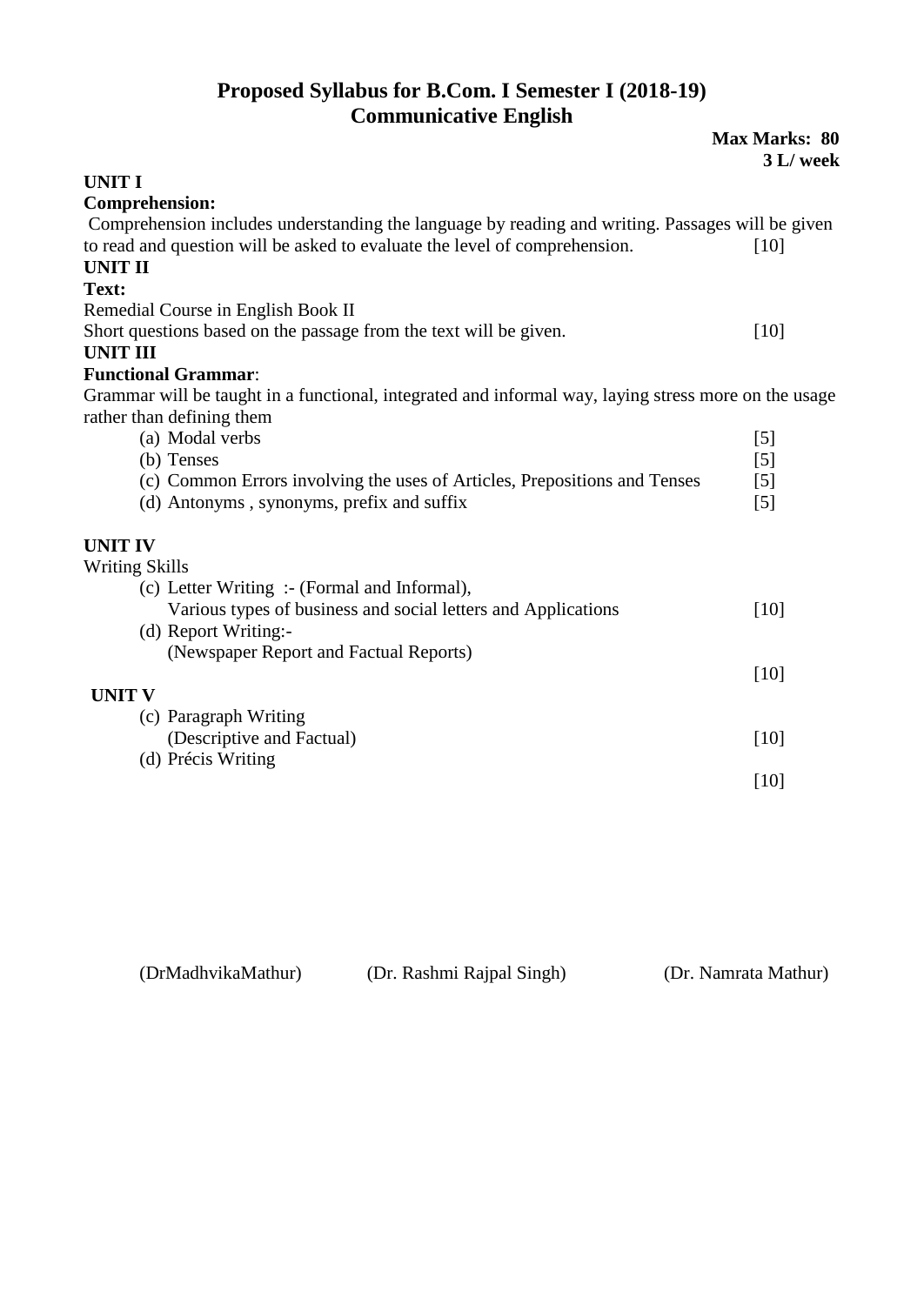# **Proposed Syllabus for B.Com. I Semester II (2018-19)**

# **Communicative English**

|                |                                                                          | <b>Max Marks: 80</b><br>3 L/ week |
|----------------|--------------------------------------------------------------------------|-----------------------------------|
| UNIT I         |                                                                          |                                   |
| 1.             | <b>Unseen Passage for Analysis</b>                                       |                                   |
|                | (Question answer, vocabulary, sentence formation, synonyms and antonyms) |                                   |
|                |                                                                          | $[20]$                            |
| UNIT II        |                                                                          |                                   |
| Grammar:       |                                                                          |                                   |
| 1.             | <b>Reported Speech</b>                                                   | $[5]$                             |
| 2.             | <b>Active and Passive Voice</b>                                          | [5]                               |
| 3.             | <b>Subject Verb Concord</b>                                              | [5]                               |
| 4.             | Non finite verbs: Gerunds, Infinitives, Participle                       | [5]                               |
| UNIT III       |                                                                          |                                   |
| 1.             | Idioms                                                                   | [5]                               |
| 2.             | <b>Phrasal Verbs</b>                                                     | [5]                               |
| 3.             | One Word Substitution                                                    | [5]                               |
| <b>UNIT IV</b> |                                                                          |                                   |
|                | <b>Writing Skills</b>                                                    |                                   |
|                | <b>Short Composition</b>                                                 | $[10]$                            |
|                | Various types of Business letters                                        |                                   |
| UNIT V         |                                                                          |                                   |
|                | Job application and Resume writing                                       | $[15]$                            |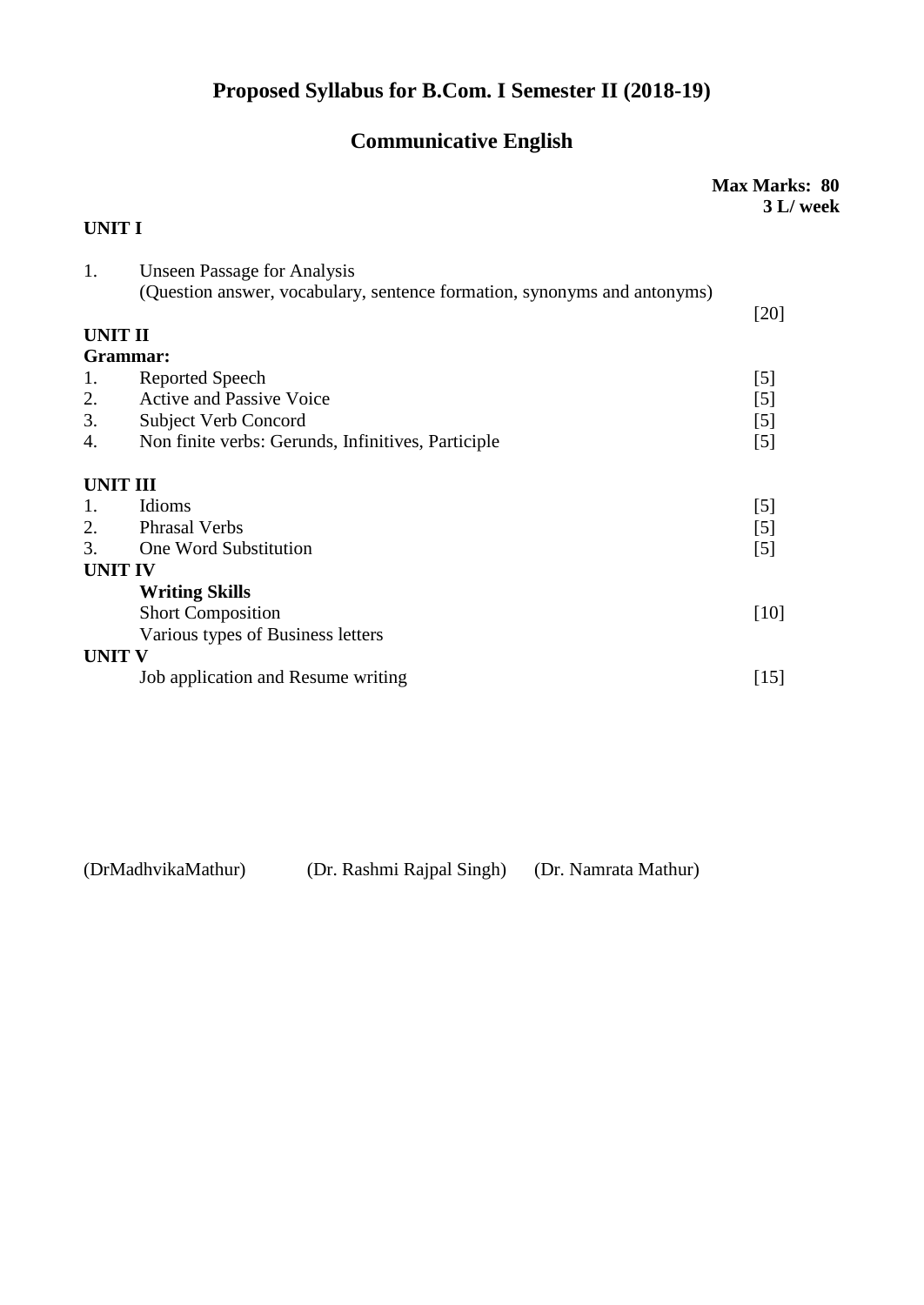#### **Proposed Syllabus for B.C.A. I Semester I (2018-19) Communicative English**

|                                                                                                                                                                                | Max Marks: 80<br>3 L/ week |
|--------------------------------------------------------------------------------------------------------------------------------------------------------------------------------|----------------------------|
| <b>UNIT I</b>                                                                                                                                                                  |                            |
| <b>Comprehension:</b>                                                                                                                                                          |                            |
| Comprehension includes understanding the language by reading and writing. Passages will be given<br>to read and question will be asked to evaluate the level of comprehension. |                            |
|                                                                                                                                                                                | [10]                       |
| <b>UNIT II</b>                                                                                                                                                                 |                            |
| Text:                                                                                                                                                                          |                            |
| Remedial Course in English Book II                                                                                                                                             |                            |
| Short questions based on the passage from the text will be given.                                                                                                              |                            |
|                                                                                                                                                                                | $[10]$                     |
| <b>UNIT III</b>                                                                                                                                                                |                            |
| <b>Functional Grammar:</b>                                                                                                                                                     |                            |
| Grammar will be taught in a functional, integrated and informal way, laying stress more on the usage<br>rather than defining them                                              |                            |
| (a) Modal verbs                                                                                                                                                                | [5]                        |
| (b) Tenses                                                                                                                                                                     | [5]                        |
| (c) Active and Passive Voice                                                                                                                                                   | [5]                        |
| (d) Antonyms, synonyms, prefix and suffix                                                                                                                                      | [5]                        |
| <b>UNIT IV</b>                                                                                                                                                                 |                            |
| <b>Writing Skills</b>                                                                                                                                                          |                            |
| (a) Letter Writing :- (Formal and Informal),                                                                                                                                   |                            |
| Various types of business and social letters and Applications                                                                                                                  |                            |
|                                                                                                                                                                                | [10]                       |
| (a) Report Writing:-                                                                                                                                                           |                            |
| (Newspaper Report and Factual Reports)                                                                                                                                         |                            |
|                                                                                                                                                                                | $[10]$                     |
| <b>UNIT V</b>                                                                                                                                                                  |                            |
| (a) Paragraph Writing                                                                                                                                                          |                            |
| (Descriptive and Factual)                                                                                                                                                      | [10]                       |
| (a) Précis Writing                                                                                                                                                             |                            |
|                                                                                                                                                                                | $[10]$                     |
|                                                                                                                                                                                |                            |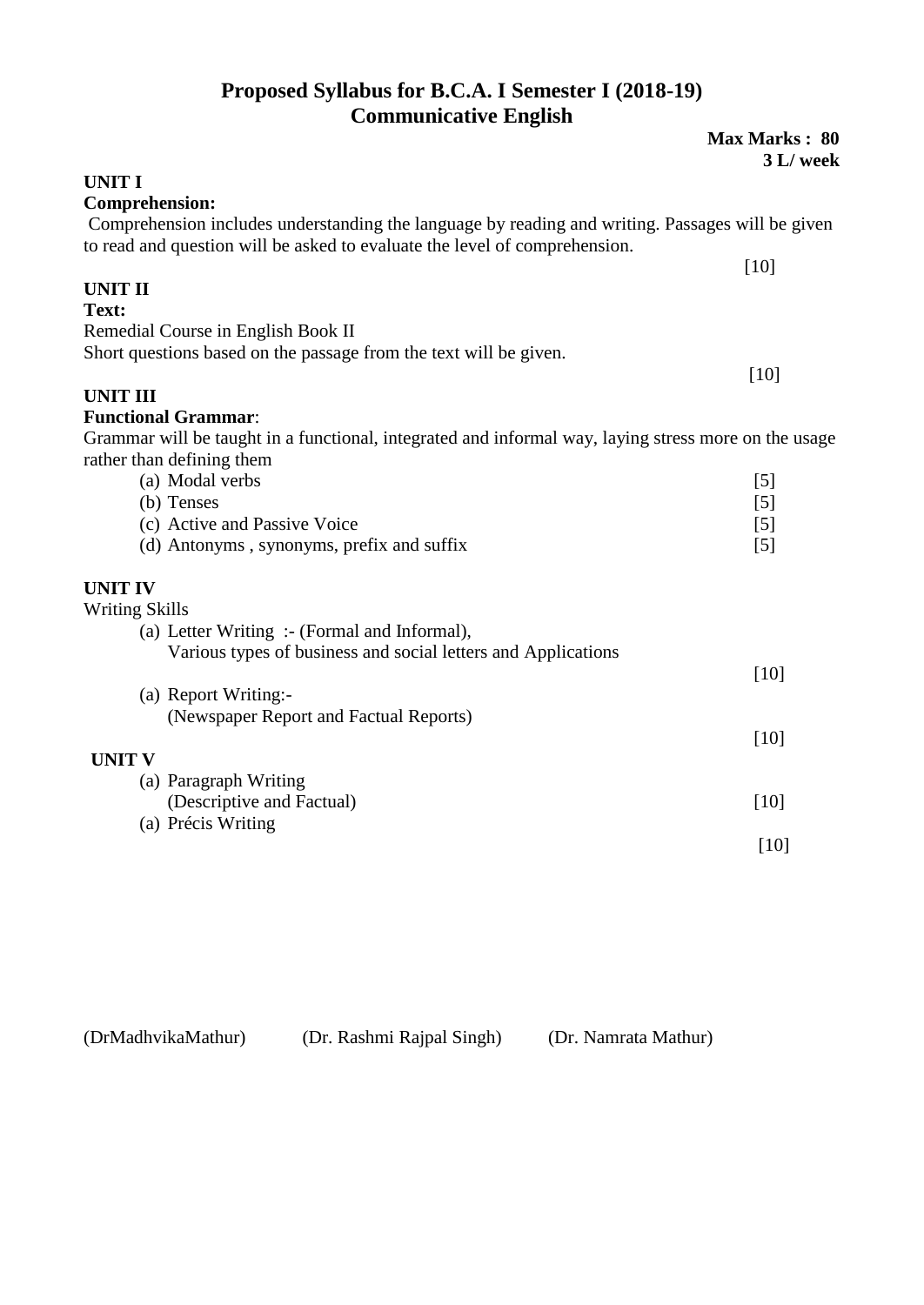### **Proposed Syllabus for BCA I Semester II (2018-19) Communicative English**

|                                                                                                                                                                       | <b>Max Marks: 80</b><br>3L/Week |
|-----------------------------------------------------------------------------------------------------------------------------------------------------------------------|---------------------------------|
| <b>UNIT I</b>                                                                                                                                                         |                                 |
| <b>Unseen Passage for analysis</b><br>(Question answers, vocabulary, one word, sentence formation, synonyms and Antonyms)<br><b>UNIT II</b>                           | [20]                            |
| (a) Subject verb concord<br>(b) Reported Speech<br>(c) Non Finite verbs: Gerunds, infinitives and participles                                                         | $\lceil 5 \rceil$<br>[5]<br>[5] |
| <b>UNIT III</b>                                                                                                                                                       |                                 |
| (a) Idioms<br>(b) Common Errors [ Involving the use of Articles, Prepositions and Tenses]<br>(c) One word substitution.                                               | [6]<br>$[10]$<br>[5]            |
| <b>UNIT IV</b><br>Writing skills: Formal Letters<br>Various types of Business letters related to Job Application and Resume Writing<br>Report writing, Project Report | $[12]$                          |
| <b>UNIT V</b><br>Essay writing and short composition.                                                                                                                 | [12]                            |

We propose communicative skills lab along with the theory classes in the same semester or III semester.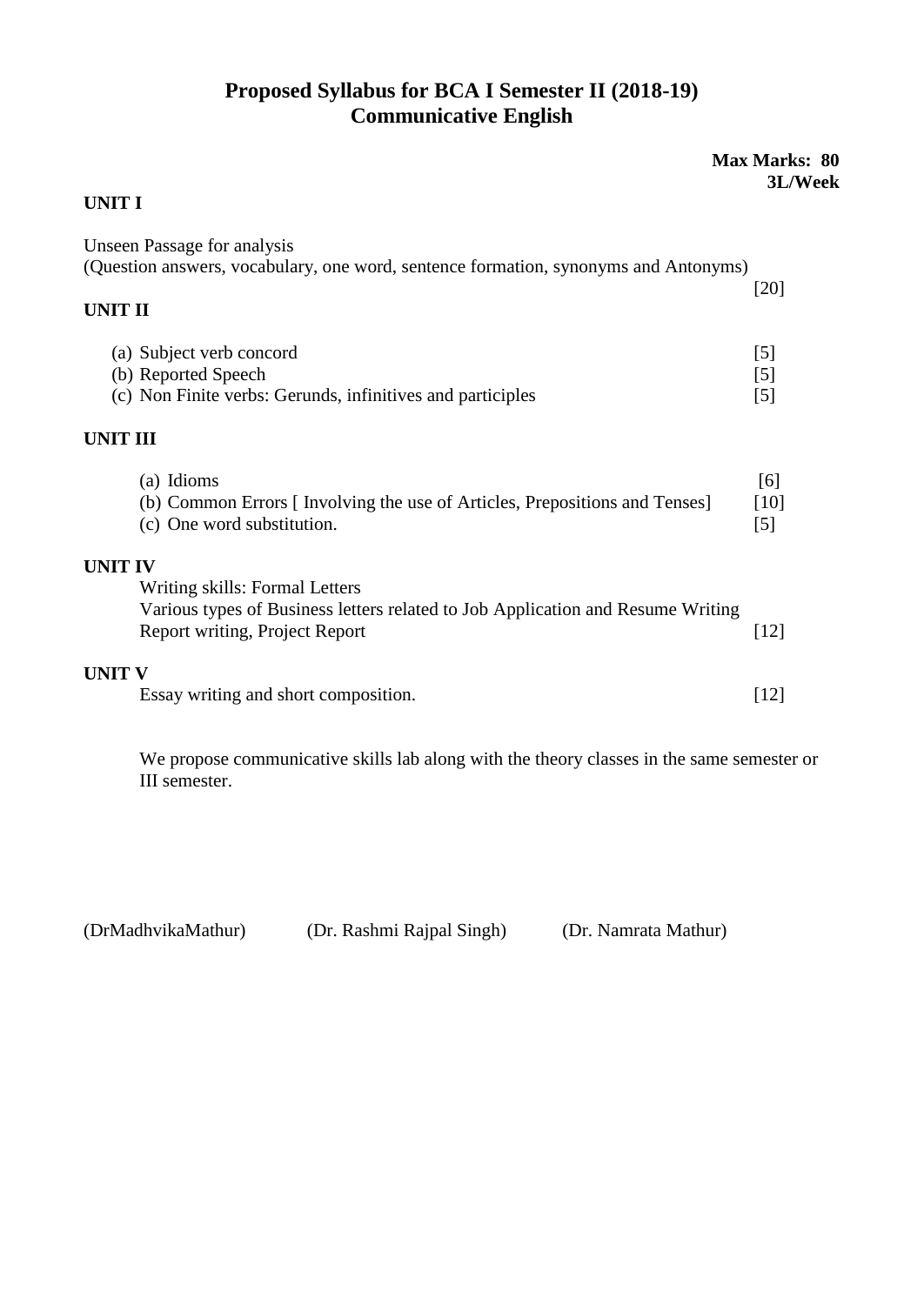#### **MCA II Semester (2018-19) Guide Lines for Communication and Soft Skill Lab.**

**Max Marks: 100 2 Pds/ week**

**Essentials of Grammar:** Parts of Speech Tenses Modals **Phonetics** 

**Letter and Resume writing:** Types of Letters Formal / Informal Drafting the Applications Preparation of the Resume Do and Don'ts of Resume

**Presentation Skills** : Importance of Presentation Skills.

Guidelines to make Presentation Interesting, Body Language, Voice Modulation, Audience Awareness, Presentation Plan, Visual Aids, Styles of Presentation.

**Group Discussion –**Definition, Process Guidelines, Helpful Expressions, Evaluation.

**Interview Preparation**: Types of Interview, Preparing for the interviews, attending the Interview. Interview Process, General Etiquettes, Dressing Sense, Postures and Gestures.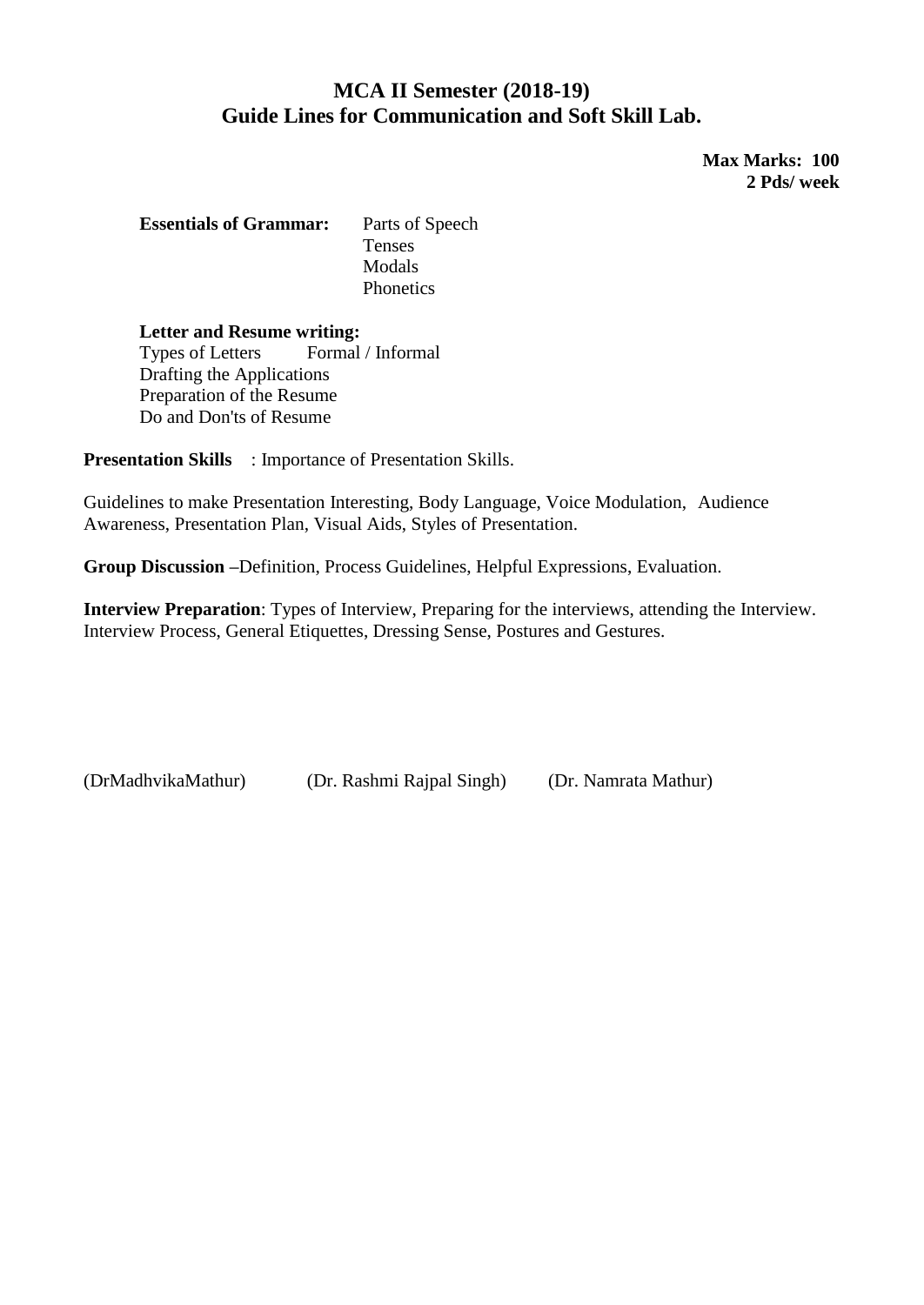#### **SUGGESTED PANEL OF EXAMINERS:-**

| S.No.           | N<br>$\mathbf{a}$       | e l<br>m         | $\vert$ Designation $\vert$ A d |                                                                  | $d \rightharpoonup r$ | e. | S | S. |
|-----------------|-------------------------|------------------|---------------------------------|------------------------------------------------------------------|-----------------------|----|---|----|
| $\mathbf{1}$    | Dr. Anil Pathak         |                  | Retd. Professor                 | A-294, Shastri Nagar, Jodhpur                                    |                       |    |   |    |
| 2               | Dr. Sharad Rajimwale    |                  | Retd. Professor                 | 48, Prem Nagar , Pal Road Jodhpur                                |                       |    |   |    |
| $\mathfrak{Z}$  | Dr. Rashmi Rajpal Singh |                  | Associate Professor             | Government College, Bhopalgarh                                   |                       |    |   |    |
| $\overline{4}$  | Dr. Jagrati Upadhyay    |                  | <b>Associate Professor</b>      | Sardar Patel University Of Police, Security And Criminal Justice |                       |    |   |    |
| $\overline{5}$  | Dr. Rashmi Mathur       |                  | <b>Associate Professor</b>      | National Law University, Jodhpur                                 |                       |    |   |    |
| 6               | Dr. Satish Harit        |                  | <b>Associate Professor</b>      | Jai Narain Vyas University, Jodhpur                              |                       |    |   |    |
| $7\overline{ }$ | Dr. Rimika Singhvi      |                  | <b>Associate Professor</b>      | IIS University, Jaipur                                           |                       |    |   |    |
| 8               | Dr. Rajshree Ranawat    |                  | <b>Assistant Professor</b>      | Jai Narain Vyas University, Jodhpur                              |                       |    |   |    |
| 9               | Dr. Madhvika Mathur     |                  | <b>Assistant Professor</b>      | Mahila PG Mahavidhyalaya, Jodhpur                                |                       |    |   |    |
| $\Omega$        | Vibha<br>$\mathbf{D}$ r | <b>B</b> h o o t | <b>Assistant Professor</b>      | Jai Narain Vyas University, Jodhpur                              |                       |    |   |    |

#### **BOOKS SUGGESTED FOR REFERENCE:-**

- 1. Wren and Martin High School Grammar and Composition.
- 2. Thomas and Martinet Practical English Grammar.
- 3. R. P. Sinha English Grammar and Usage with Composition.
- 4. Sasi Kumar, V. Dutta and Rajeevan-

A course in Listening and Speaking-1 Foundation books.

- 5. Murphy's English Grammar.
- 6. Oxford Practice Grammar.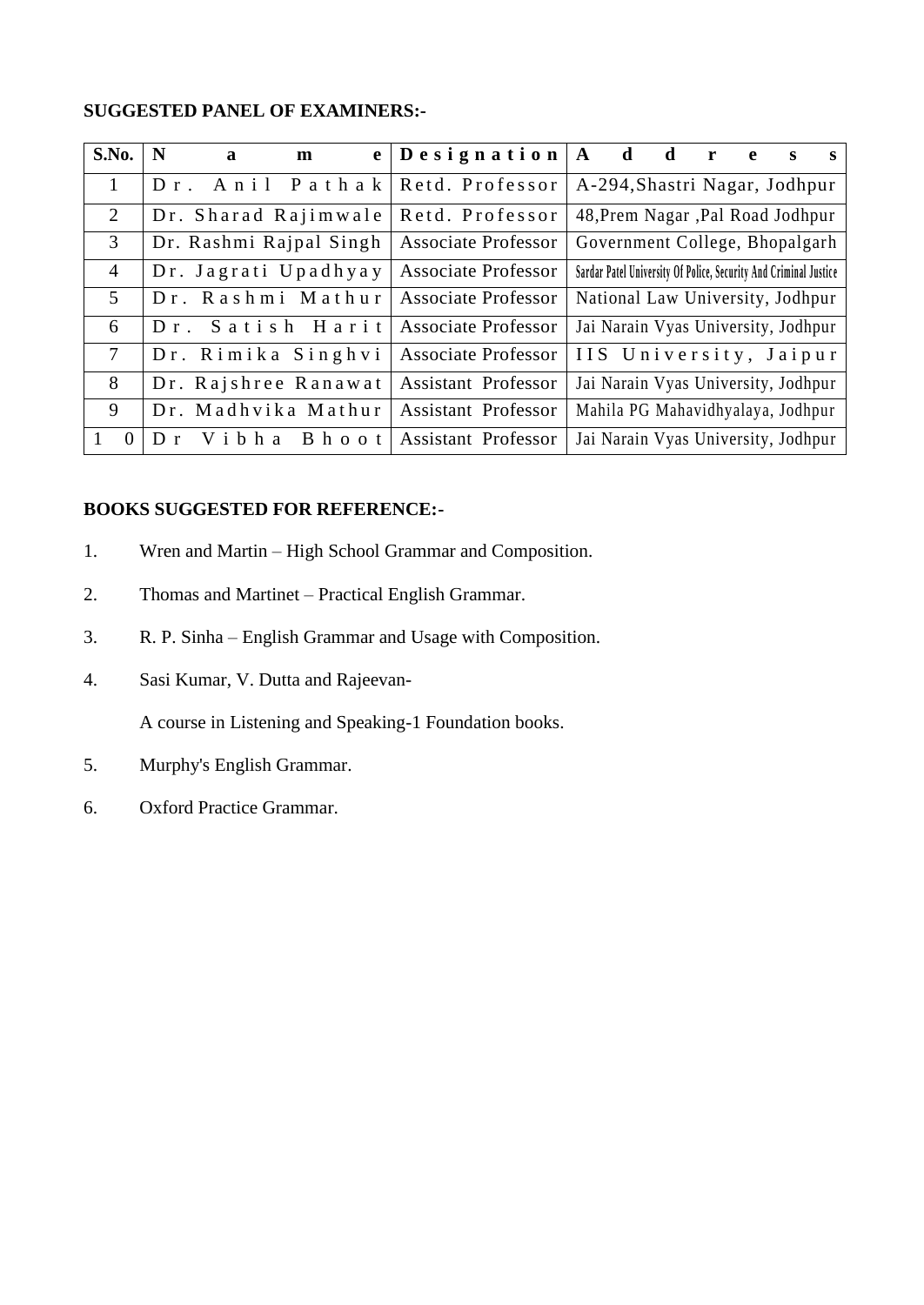## **Lachoo Memorial College of Science &Technology (Autonomous), Jodhpur**

## **Department of English**

### **Attendance Sheet for meeting of Board of Studies held on 07.03.2018**

- 1. Dr. Namrata Mathur Chairperson
- 2. Dr. Rashmi Rajpal Member
- 3. Dr.Madhvika Mathur Member